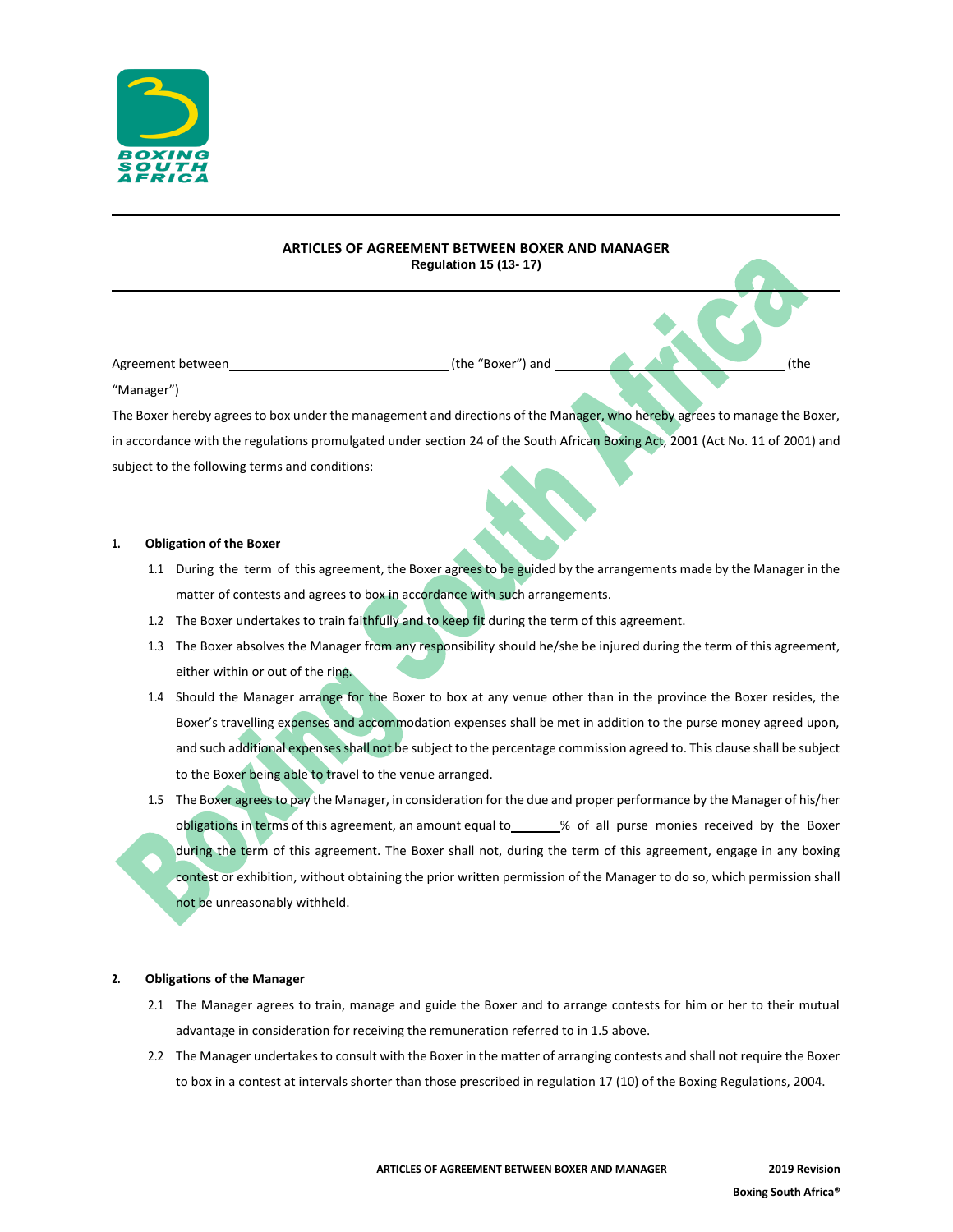- 2.3 The Manager shall not make arrangements for the Boxer to participate in a boxing contest where the Manager has a direct or indirect financial or other interest in the Boxer's opponent.
- 2.4 The Manager undertakes to procure a minimum of two fights per year for the Boxer and shall at all times act in the best interests of the Boxer.
- 2.5 The Manager undertakes to comply with the provisions of the South African Boxing Act, 2001. (Act No. 11 of 2001), and the Regulations promulgated thereunder.

## **3. Duration of Agreement**

- 3.1 This agreement shall, notwithstanding the date upon which it is signed by the parties hereto, come into effect on the date on which it is approved in writing by Boxing SA and shall continue thereafter for a period of two years, unless terminated earlier as provided for in this agreement.
- 3.2 Should either party (the "defaulting party") breach any of its obligations in terms of this agreement and fail to remedy such breach within 10 days from the date of a written demand from the other party (the "non-defaulting party"), the non-defaulting party may without prejudice to any other rights which may have in terms of this agreement or at law, to cancel this agreement.
- 3.3 This agreement shall terminate with immediate effect should the certificate or registration of the Boxer or the Manager be cancelled by Boxing SA or not be renewed at the end of any year during the term of this agreement.
- 3.4 This agreement shall be suspended with immediate effect should the certificate of registration of the Boxer or the Manager be suspended by Boxing SA and it shall resume when the aforesaid suspension is lifted.

## **4. Disputes**

Any disputes arising from or relating to this agreement or the cancellation thereof may be resolved in the manner referred to in Section 31 of the South African Boxing Act, 2001, (Act No. 11 of 2001).

## **5. General**

- 5.1 This agreement constitutes the sole record of the agreement between the parties with regard to the subject matter hereof. No party shall be bound by any express or implied term, representation, warranty, promise or the like not recorded herein.
- 5.2 No addition to, or variation of , or agreed cancellation of, this agreement, including this clause, shall be of any effect unless in writing, signed by the parties and approved in writing by Boxing SA.
- 5.3 No relaxation or indulgence which any party may grant to any other shall constitute a waiver of the rights of that party and shall not preclude that party from exercising any rights which may have arisen in the past or which might arise in the future.
- 5.4 A copy of this agreement shall be retained by Boxing SA.